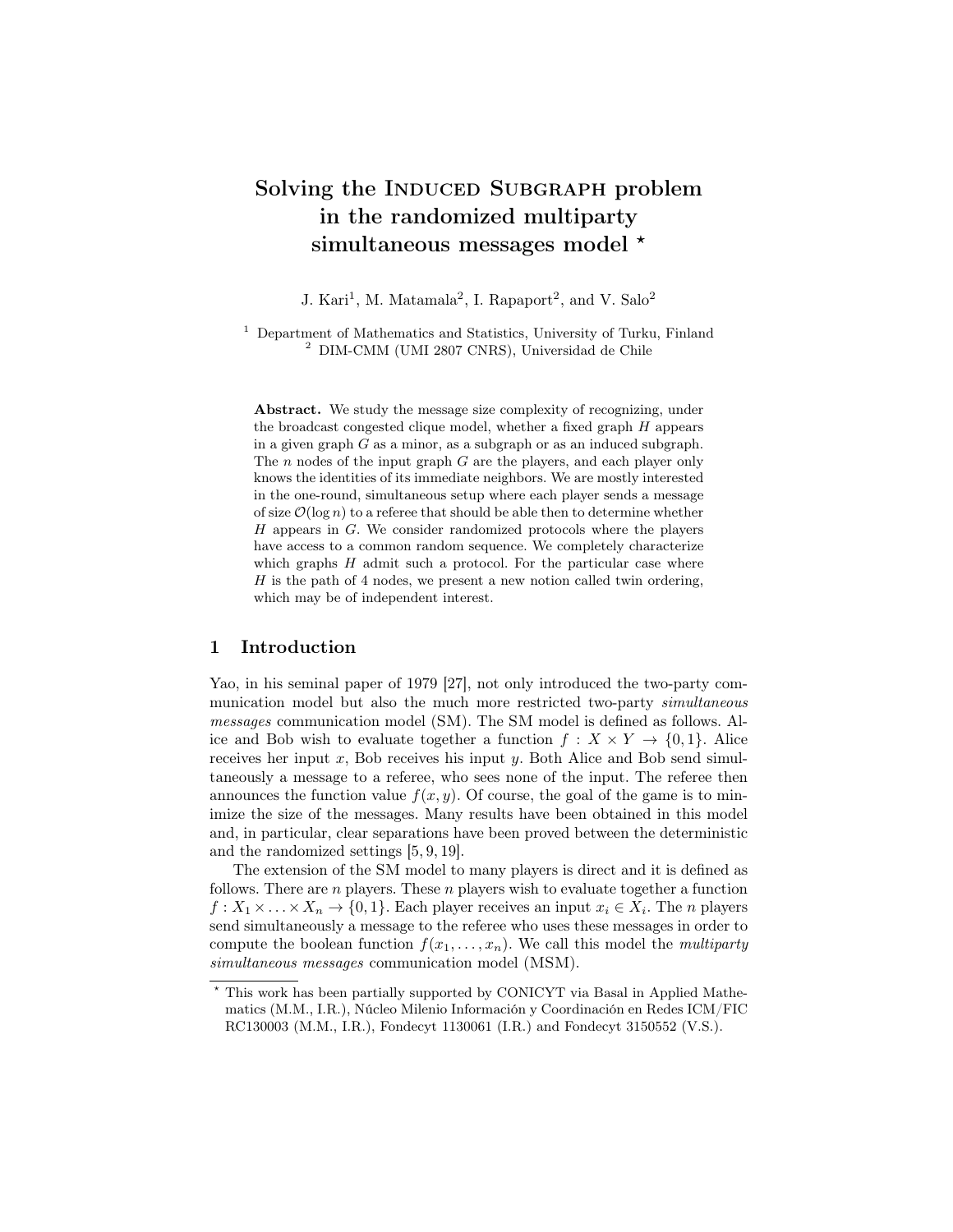The already defined *number-in-hand* multiparty communication model is more general than the MSM model because, in the number-in-hand model, many rounds are allowed and different communication modes can be considered [12, 14, 17, 21, 26]. In fact, the MSM model corresponds to the one-round, synchronous, shared-whiteboard number-in-hand model.

The broadcast congested clique model is exactly the number-in-hand model but where the joint input, instead of being  $(x_1, \ldots, x_n) \in X_1 \times \ldots \times X_n$ , is a graph [13, 16]. This input graph is distributed among the nodes, which are the parties of the communication game. More precisely, in the broadcast congested clique model, the joint input to the  $n$  nodes is an undirected  $n$ -node graph  $G$ , with node  $v$  receiving the list of its neighbors in  $G$ . Each node broadcasts, in each round, a b-bit message (written on a whiteboard, which is visible to every node).

In this paper we are interested in the simultaneous messages (one-round) broadcast congested clique model SM-BCAST. We assume that the ID of each node is a unique number between 1 and  $n$  and that the only information each node has, besides  $n$  and its own ID, is the list of IDs of its neighbors in  $G$ . These nodes need to send, simultaneously, a b-bit message to the referee allowing him to answer, typically, questions of the form "Does the input graph G belong to the graph class  $C$ ?".

If there is no restriction on the message size then there is a trivial simultaneous protocol that allows the referee to reconstruct any graph: given an input graph G (with an arbitrary assignment of IDs to each of the n nodes), every node sends the binary vector  $x \in \{0,1\}^n$  corresponding to the indicator function of its neighborhood. Clearly, this information determines G completely.

If we restrict the message size then reconstructing  $G$  becomes much more difficult. Despite this, in [6] it was proved that if (an upper bound on) the degeneracy of G is known in advance, then it is possible to reconstruct  $G$  with a one-round protocol of  $\mathcal{O}(\log n)$  message size. More precisely,

**Proposition 1 (Lemma 2 of [6]).** Let  $m$  be a positive number. Then, it is possible to decide deterministically, in the SM-BCAST model, the class of mdegenerate graphs using messages of size  $\mathcal{O}(m^2 \log n)$ . Moreover, if the degeneracy of  $G$  is (upper bounded by) m then  $G$  can be completely reconstructed by the referee.

The degeneracy  $m$  of a graph is defined as follows:  $G$  is  $m$ -degenerate if one can remove from  $G$  a node r of degree at most  $m$ , and then proceed recursively on the resulting graph  $G' = G - r$ , until obtaining an empty graph; the *degeneracy* of  $G$  is the smallest  $m$  such that  $G$  is  $m$ -degenerate. For instance, the degeneracy of trees is 1, and the degeneracy of planar graphs is at most 5. Many other important graph classes have bounded degeneracy and this is the reason why previous result is surprising.

In [1, 2, 15] the authors introduced a beautiful and powerful technique for graph sketching. This technique works both for streaming models and for the SM-BCAST model. It allows the referee to decide whether the input graph is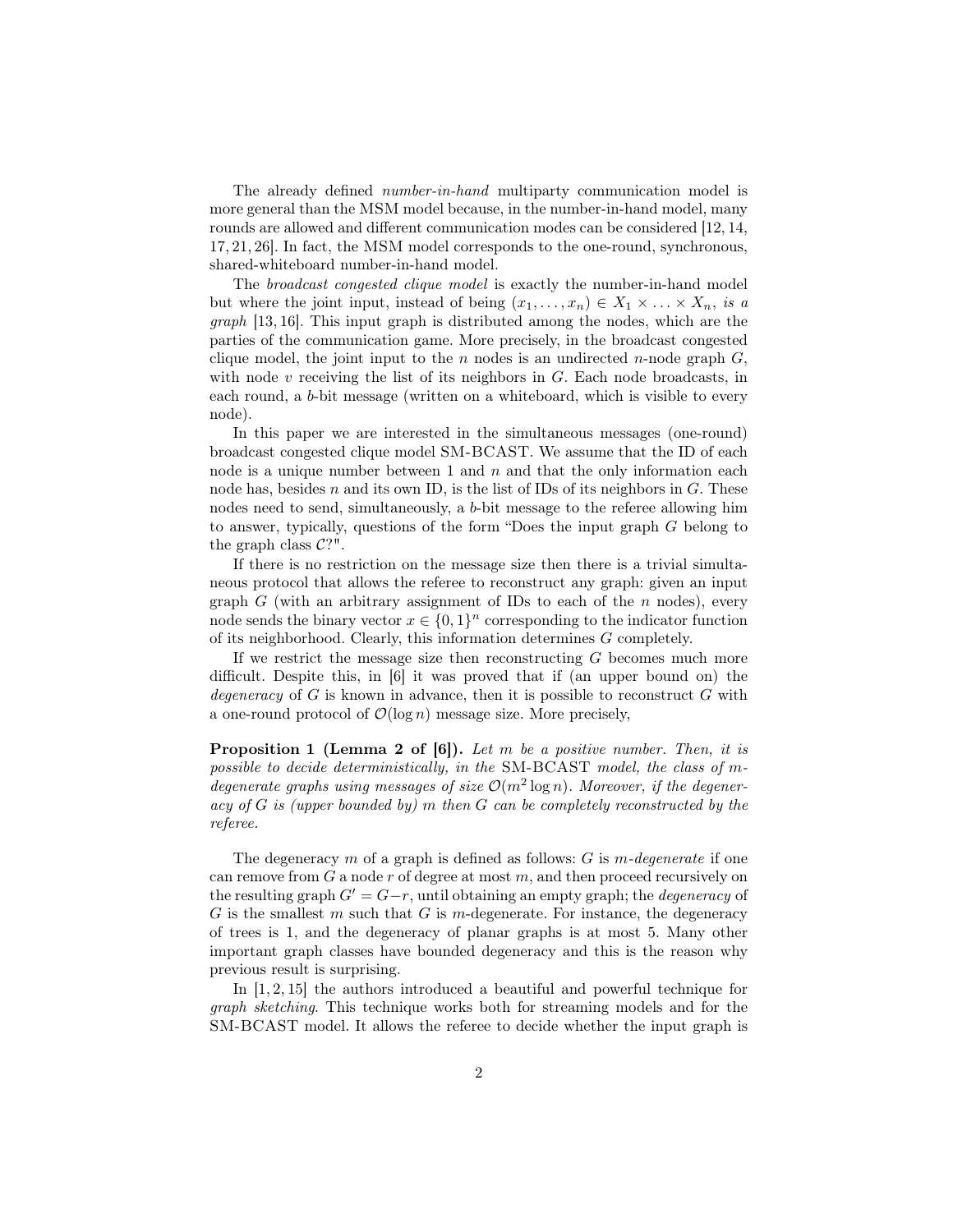connected when each node sends one message of size  $\mathcal{O}(\log^3 n)$ . The protocol for generating the messages is randomized.

Some negative results for the SM-BCAST model have also been obtained. In  $[7]$  the authors prove that it is impossible to decide whether the input graph  $G$ has diameter at most 3 or whether G has a triangle unless the messages sent by the nodes are all of size  $\Omega(n)$ , even if randomness is allowed. Deciding whether the input graph G contains a cycle requires at least one node to write a message of length at least  $\lceil \log d \rceil - 1$ , where d is the maximum degree of G [4].

It should be pointed out that negative results in the general broadcast congested clique model yield negative results in the SM-BCAST model. In fact, if one can prove that any solution for some problem in the broadcast congested clique model allowing messages of size at most  $b$  needs at least  $r$  rounds, then one can conclude that any solution of the same problem in the SM-BCAST model needs messages of size at least  $\Omega(rb)$ .

Let  $H$  be a fixed graph. The question we address in this paper is the following: "Does  $H$  appear in the input graph  $G$ ?" In graph theory, the word "appear" has at least three interpretations:  $H$  may appear as a minor of  $G$ , as a subgraph of G or as an induced subgraph of G.

### 1.1 Minors

An interesting application of Proposition 1 is related to the problem of detecting the presence of particular minors in the input graph  $G$ . The study of graph classes defined by graph minors is one of the most important branches of graph theory, culminating in the Robertson–Seymour theorem [22], also known as the Graph Minor Theorem, which states that every minor-closed family of graphs is defined by a finite set of forbidden minors. Many classes of graphs are minorclosed, and have known characterizations in terms of minors. For example, the famous theorem of Kuratowski states that planar graphs are exactly those not containing  $K_5$  or  $K_{3,3}$  as minors.

Let H be a fixed graph. We say that H is a minor of  $G$  if H can be extracted from G by deleting edges, deleting nodes and contracting edges. We say that  $G$  is  $H$ -minor free if  $G$  does not have  $H$  as a minor.  $H$ -minor free graphs have bounded degeneracy [18, 24, 25]. This fact, together with Proposition 1, allows us to conclude that, in the SM-BCAST model, it is possible to decide deterministically whether H is a minor of G using messages of size  $\mathcal{O}(\log n)$ . Moreover, if G is  $H$ -minor free then  $G$  can be completely reconstructed by the referee. This implies that for *every* minor-closed class C, there must be an  $\mathcal{O}(\log n)$  message size deterministic protocol that decides class  $\mathcal C$  (and that even reconstructs the input graphs belonging to the class). Unfortunately, for many minor-closed classes we have not discovered the corresponding finite set of forbidden minors yet, and therefore, we can only conclude the existence of such protocol (as it occurs with the existence of polynomial time algorithms for recognizing minor-closed classes in the sequential, classical setting).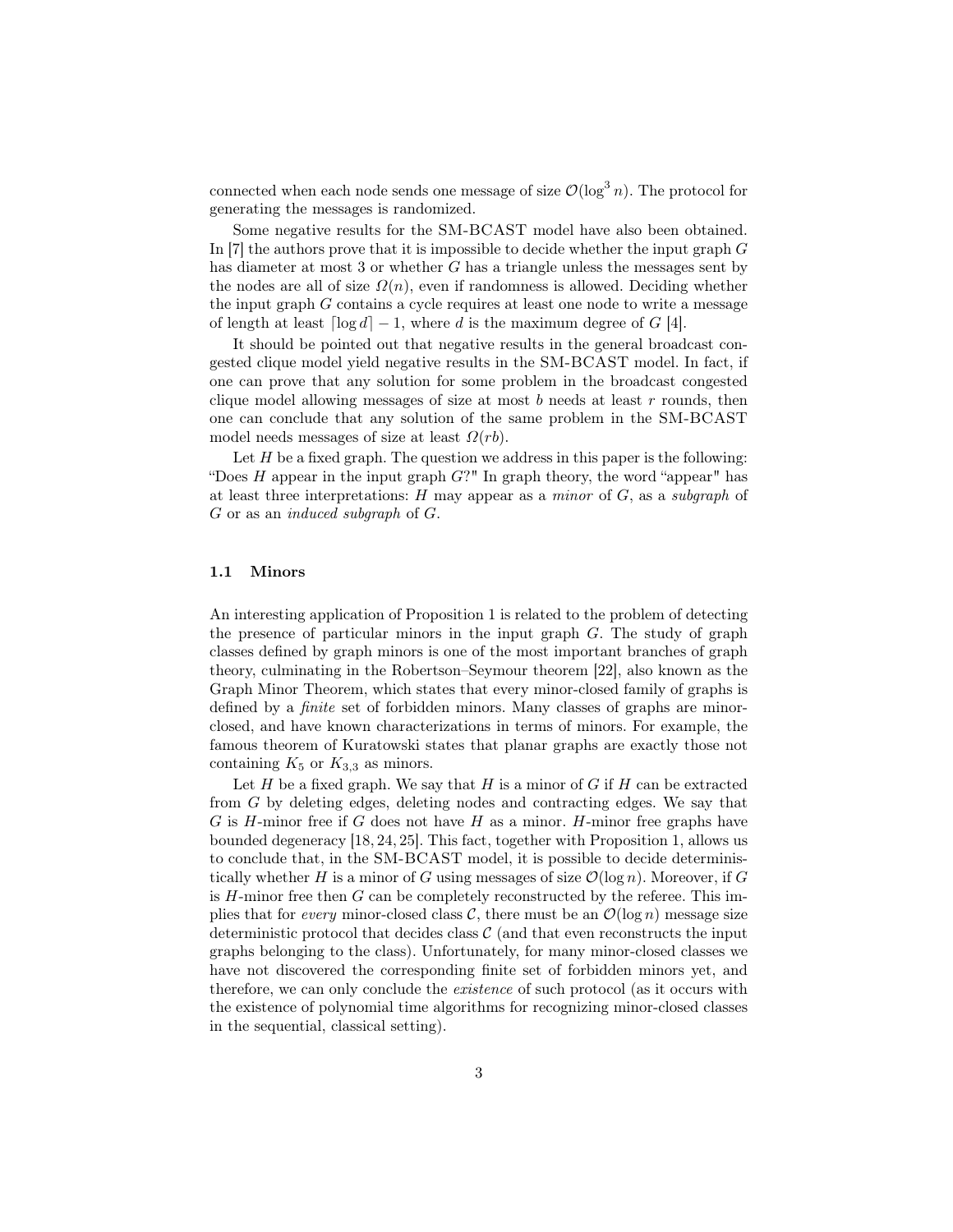### 1.2 Subgraphs

We say that G contains H if H is a (not necessarily induced) subgraph of  $G$ . The problem  $H$ -SUBGRAPH consists in deciding whether  $H$  is a subgraph of  $G$ . Proposition 1 can also be used for tackling H-SUBGRAPH. In fact, Drucker, Kuhn and Oshman [13] made the following remark: the degeneracy of graphs which do not contain  $H$  as a subgraph  $(H$ -subgraph free graphs) can be upper bounded in terms of the Turán number  $ex(n, H)$ , the maximal number of edges of an *n*-node graph which does not contain a subgraph isomorphic to  $H$ . More precisely, they showed that the degeneracy of  $H$ -subgraph free graphs with  $n$  nodes is at most  $4ex(n, H)/n$ . This gives the following result.

**Proposition 2** ([13]). Let H be a fixed graph. Then, the problem  $H$ -SUBGRAPH can be solved in the SM-BCAST model with a  $\mathcal{O}(ex(n, H)^2 \log n/n^2)$  message size deterministic protocol.  $\star$ 

The previous proposition gives some interesting upper bounds. For instance, if H is a tree or a forest then  $ex(n, H) = \Theta(n)$  [3]. Therefore, in this case, H-SUBGRAPH can be solved with messages of size  $\mathcal{O}(\log n)$ . It is also known that  $ex(n, C_{2\ell}) = \Theta(n^{1+1/\ell})$ , where  $C_{2\ell}$  is the even length cycle of length 2 $\ell$  [8]. In other words,  $C_{2\ell}$ -SUBGRAPH can be solved with messages of size  $\mathcal{O}(n^{2/\ell} \log n)$ .

The authors in [13] obtained interesting lower bounds which also depend on the Turán number. For instance, consider the  $\ell$ -node cycle  $C_\ell$ . They show that if  $\ell \geq 4$ , then any protocol that solves C<sub>l</sub>-Subgraph needs at least  $\Omega(ex(n, C_{\ell})/(nb))$ rounds, where *b* is the message size each node can broadcast in each round. This yields a lower bound of  $\Omega(ex(n, C_{\ell})/n)$  message size for the SM-BCAST model. Considering that  $ex(n, C_{\ell}) = \Theta(n^2)$  if  $\ell > 3$  is odd and that  $ex(n, C_{\ell}) =$  $\Theta(n^{1+2/\ell})$  if  $\ell$  is even we conclude the following: any randomized protocol which solves  $C_{\ell}$ -SUBGRAPH in the SM-BCAST model uses messages of size at least  $\Omega(n)$  if  $\ell$  is odd and  $\Omega(n^{2/\ell})$  if  $\ell$  is even.

In the case of triangles  $C_3$  they obtain  $\Omega(n/(e^{\mathcal{O}(\sqrt{\log n})}b))$  rounds as a lower bound for the deterministic case. This yields a lower bound of  $\Omega(n/e^{\mathcal{O}(\sqrt{\log n})})$ for any deterministic protocol that solves  $C_3$ -SUBGRAPH in the SM-BCAST model. In Corollary 5, we state a similar result more generally: if  $H$  contains a cycle, then messages of polynomial size are needed in the problem  $H$ -SUBGRAPH.

### 1.3 Induced subgraphs

An *induced subgraph* of a graph  $G = (V, E)$  is a graph  $G' = (V', E')$  with  $V' \subseteq V$ and such that  $vw \in E'$  if and only if  $vw \in E$ . In other words, the edges of the induced graph  $G'$  are all those whose endpoints are both in  $V'$ . A class of graphs

<sup>&</sup>lt;sup>\*</sup> In [13] the authors say that the message size is  $\mathcal{O}(ex(n, H) \log n/n)$ . But this bound is an optimistic interpretation of the upper bound of Proposition 1, because instead of considering  $m^2$  they consider m. The conclusions they obtain do not depend on this issue.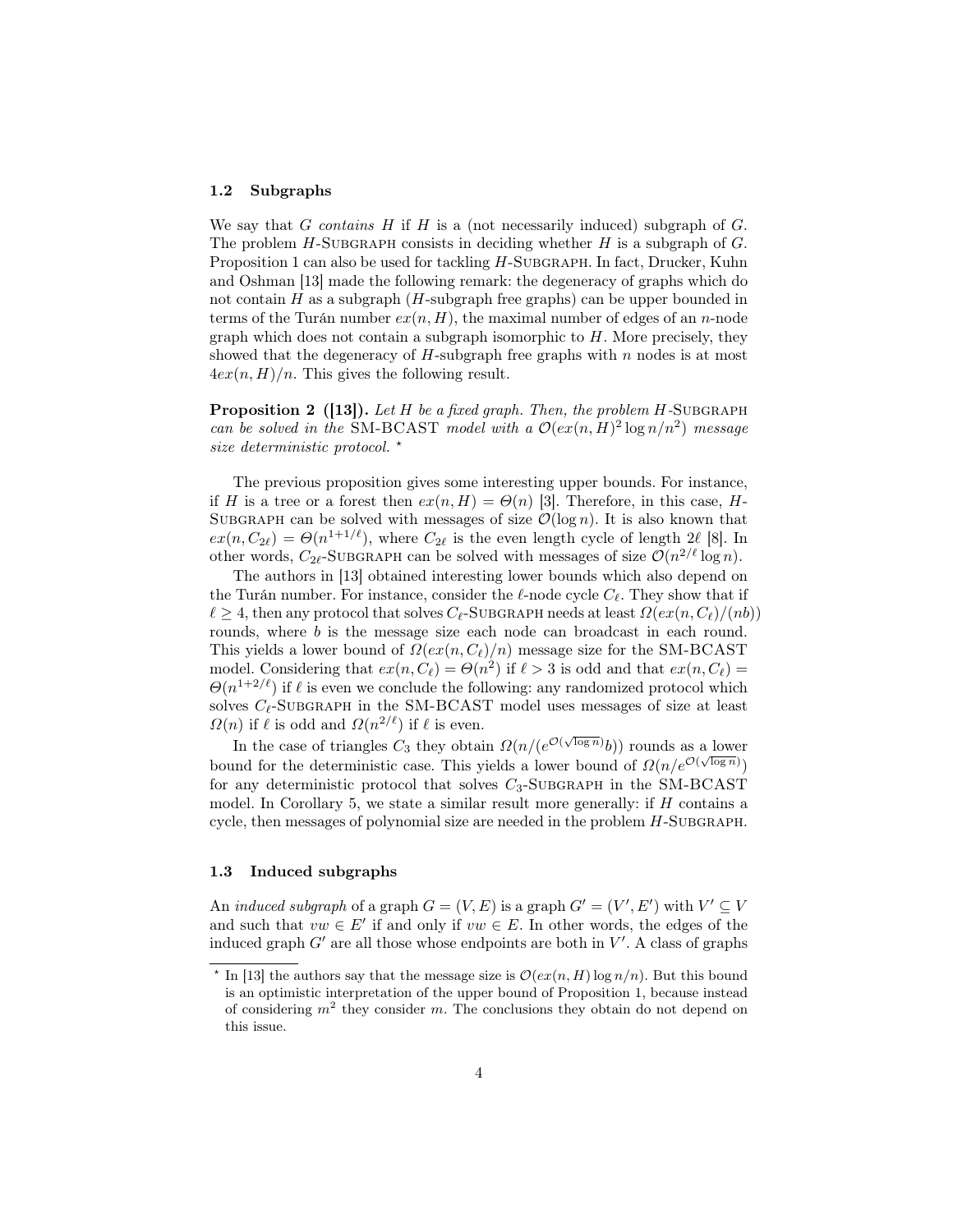$\mathcal G$  is said to be *hereditary* if every induced subgraph of every member of  $\mathcal G$  is also in  $\mathcal G$ .

A graph  $G$  is  $H$ -free if  $H$  is not an induced subgraph of  $G$ . It is easy to show that a graph class  $\mathcal G$  is hereditary if and only if  $\mathcal G$  is defined by a (finite or infinite) set  $H$  of forbidden graphs. More precisely,  $G$  is hereditary if and only if for some  $\mathcal{H}, \mathcal{G} = \{G \mid G \text{ is } H\text{-free, for every } H \in \mathcal{H}\}.$ 

There is no analog of the Graph Minor Theorem for induced subgraphs, and many classes of graphs have an infinite minimal set of forbidden induced subgraphs. For instance, the class of bipartite graphs is hereditary and the (minimal) set of forbidden induced subgraphs is the set of odd cycles. There are, however, many interesting classes of graphs defined by finite families of forbidden induced subgraphs. For example, the class  $P_4$ -free, the class of graphs without an induced copy of the 4-node path  $P_4$ , is the class of *cographs*. It arises often in algorithmic graph theory, and also plays a major role in this article.

Problem  $H$ -INDUCED SUBGRAPH consists in deciding whether  $H$  is an induced subgraph of G. This problem has not yet been addressed in the congested clique model (with the exception of H being a clique, because  $K_k$  is an induced subgraph of  $G$  if and only if it is a subgraph of  $G$ ). This work intends to initiate this research line.

### 1.4 Notation

In this work a "graph" is always a "simple undirected labeled graph". In particular, the nodes of the *n*-node input graph  $G = (V, E)$  are labeled by their IDs. The open neighborhood of a node  $v \in V$  is denoted by  $N_G(v)$  and corresponds to the set of nodes which are adjacent to  $v$ . The closed neigborhood is  $N_G[v] = N_G(v) \cup \{v\}.$ 

Let H be a graph. The number of nodes of H is denoted by  $|H|$ . Its complement  $\overline{H}$  is the graph with the same set of nodes  $V(H)$  but such that  $e \in$  $E(\overline{H}) \iff e \notin E(H)$ . We write  $H_1 \cong H_2$  when the two graphs are isomorphic. Let v be a node of H. We denote by  $H - v$  the graph with  $|H| - 1$  nodes where, besides removing v, we also remove all the edges incident to v. Similarly, we denote by  $H - e$  the graph obtained by removing the edge e from H.

The path of k nodes is denoted by  $P_k$ , the cycle of k nodes is denoted by  $C_k$ , the clique of k nodes is denoted by  $K_k$ . The disjoint union of  $H_1$  and  $H_2$  is denoted by  $H_1 + H_2$ . The disjoint union of t isomorphic graphs is denoted by  $tH$  (where each of the t graphs is isomorphic to H).

A deterministic protocol  $P$  in the SM-BCAST model describes the mechanisms of the nodes (for generating the messages) and the mechanism of the referee (for retrieving the final result) that correctly computes the output on all inputs. An  $\epsilon$ -error randomized protocol  $P$  for some problem is a protocol in which every node and the referee are allowed to use a *public* sequence of random bits, and for every input the referee outputs the correct answer with probability at least  $1 - \epsilon$ . The cost of a protocol P, denoted  $C(\mathcal{P})$ , is the length of the longest message sent to the referee. The *deterministic message size complexity*, denoted  $C(f)$ , is the minimum cost of any deterministic protocol computing f.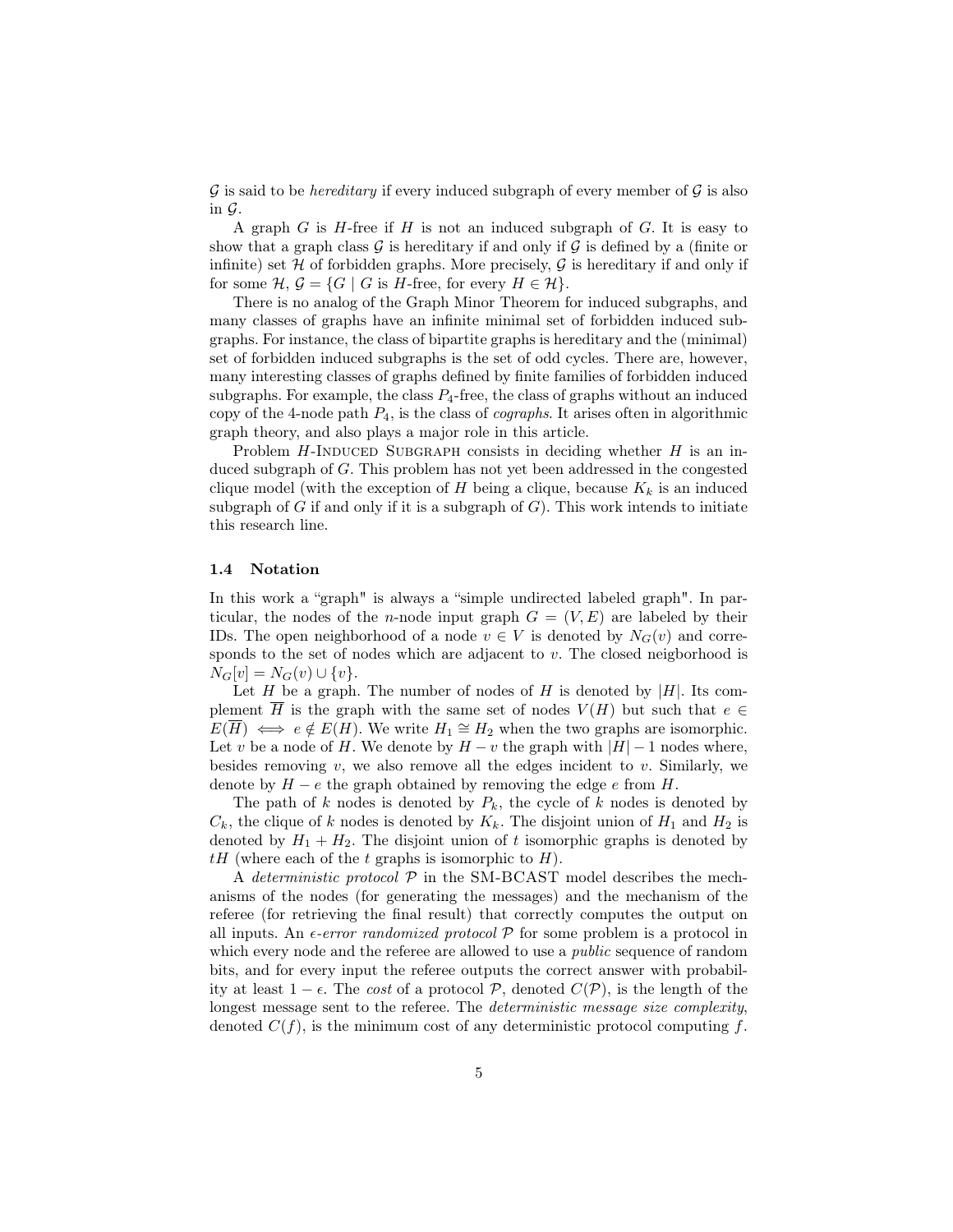Analogously, we denote as  $C_{\epsilon}(f)$  the message size complexity for  $\epsilon$ -error (public) randomized protocols.

### 1.5 Our results

We study the message size complexity of the problem of determining whether a fixed graph  $H$  "appears" in a given graph  $G$ , mostly under the one-round SM-BCAST model. In particular, we are interested in finding out which graphs H admit (deterministic or randomized) solutions with message size that is logarithmic in n, the number of nodes of the input graph G. Note that a  $log(n)$ -size message allows one to identify a node in  $G$ , so each node can broadcast the identities of a bounded number of nodes.

As already discussed in Section 1.1, for any graph  $H$ , a logarithmic message size is enough to determine – even deterministically – if  $H$  is a minor of an arbitrary input graph G.

By Section 1.2, the same is true for the problem of determining whether  $H$ is a subgraph of a given  $G$  when  $H$  is a forest. In other words, if  $H$  is a forest, then  $H$ -SUBGRAPH can be decided by a deterministic protocol with simultaneous messages of logarithmic size. On the other hand, in Section 2 we prove that if H is not a forest then any protocol (even randomized) requires polynomial size messages. These results are summarized in Corollary 5.

Our results of Section 3 concern the appearance of  $H$  as an induced subgraph in G (with  $|V(H)| \geq 3$ , because otherwise the problem is trivial). Corollary 6 (together with Comment 1) states that polynomial message size is required to solve H-INDUCED SUBGRAPH – even with a randomized protocol – for all  $H$ except for  $H \in \{P_1 + P_2, P_3, P_4\}$ . These are exactly the graphs of order at least three that both themselves and their complements are without cycles. We then provide a randomized protocol with logarithmic message size for the case  $H = P_3$ (equivalently  $H = P_1 + P_2$ ) in Proposition 7. Note that  $P_3$ -INDUCED SUBGRAPH is equivalent to asking if a graph  $G$  is a disjoint union of cliques.

Our most involved result is the one of Section 4, where we provide a randomized protocol with logarithmic message size for problem  $P_4$ -INDUCED SUBGRAPH (Proposition 10). For doing this we give a characterization of  $P_4$ -free graphs (or cographs) based on the notion of twin ordering. This characterization of cographs is, to the best of our knowledge, a new one.

We are not aware of deterministic one-round solutions for  $P_3$ - and  $P_4$ -INDUCED SUBGRAPH problems, so these remain open. However, the problems can be solved with logarithmic message size in two rounds (Proposition 8) and in  $2(h-1)$ rounds (Proposition 11), respectively, where  $h$  bounds the cograph level to be checked.

Every connected cograph has diameter 2. Proposition 10 tells us that cographs can be recognized, in the SM-BCAST model, with a randomized  $\mathcal{O}(\log n)$  message size protocol with  $1/n^c$  error. It is interesting to point out that, from the paper of Holzer and Pinsker [16], one can conclude that for deciding whether a graph has diameter 2, the size of the messages must be  $\Omega(n)$ , even if randomness is allowed.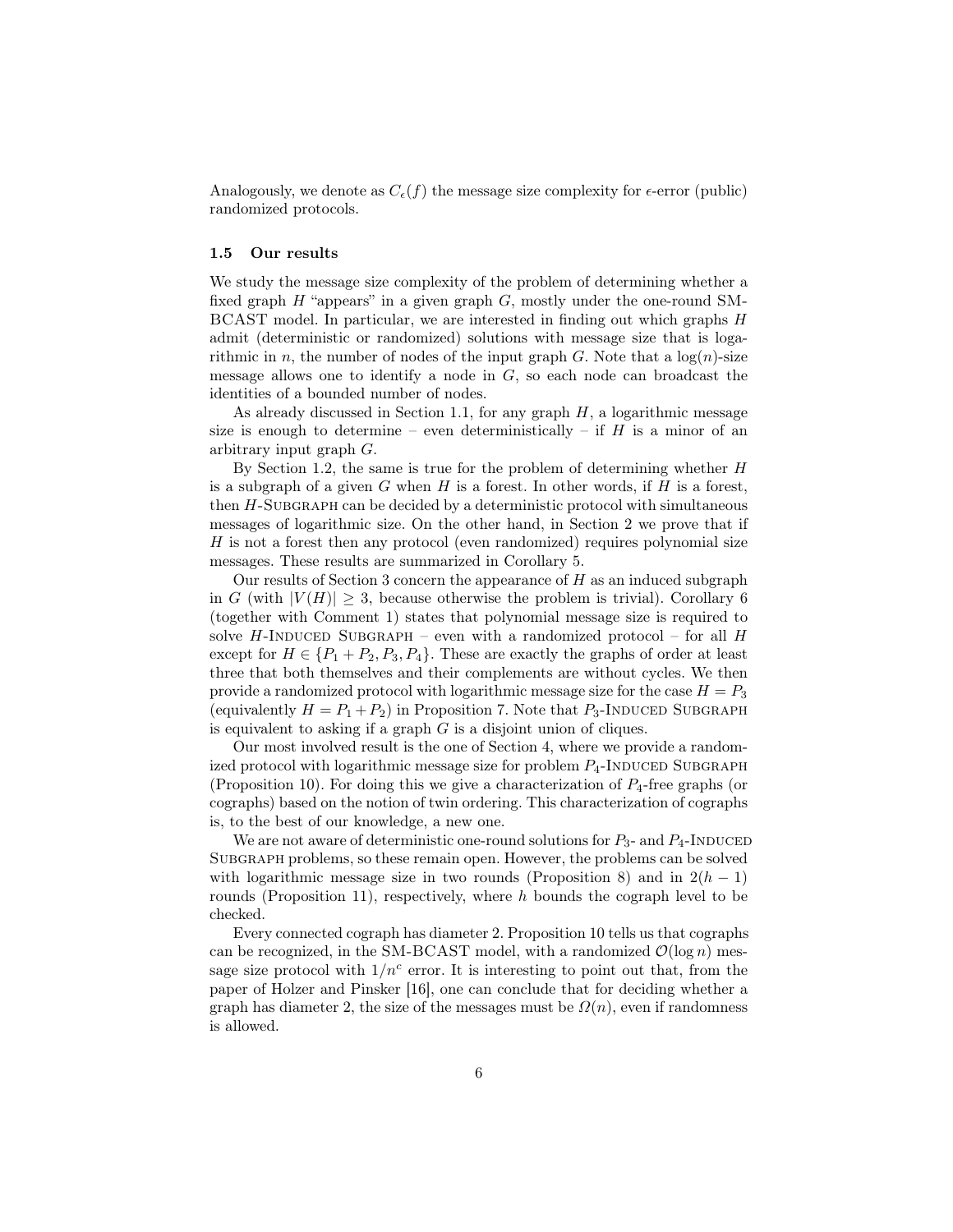# 2 Lower bounds for detecting subgraphs and induced subgraphs

As mentioned in Section 1.2, it follows from [13] that any randomized  $\epsilon$ -error protocol that solves the problem  $C_{\ell}$ -SUBGRAPH in the SM-BCAST model uses messages of size  $\Omega(n)$  for  $\ell > 3$  odd and  $\Omega(n^{2/\ell})$  for  $\ell$  even

The following two propositions generalize these results from cycles  $C_{\ell}$  to arbitrary graphs  $H$  that contain a cycle. Our proofs work also in the case  $H = C_3$ of a triangle, and the same proofs provide the lower bounds also for the H-Induced Subgraph problem.

The proofs are reductions from the INDEX problem. Consider the INDEX function in the two players SM model: the first player, say Alice, has as input an N-bit boolean vector x and the second player, Bob, has an integer  $q \in [1, N]$ . Then INDEX $(x, q) = x_q$ , the q'th coordinate of Alice's vector. We will use the fact that for any  $\epsilon < 1/2$ , any public coin randomized protocol for INDEX requires  $\Omega(N)$  bits (see, e.g., [19] for a proof).

Let  $H$  and  $G$  be two disjoint graphs, let  $ab$  be an edge of  $H$  and let  $r, t$ be two nodes of G. We denote by  $G_{rt} \oplus H_{ab}$  the graph obtained from G and  $H - ab$  by identifying nodes r and a, and nodes t and b. Then, the set of nodes of  $G_{rt} \oplus H_{ab}$  is  $V(G) \cup V(H) \setminus \{a, b\}$ , where we still denote by r (resp. t), the new node obtained under the identification of  $r$  and  $a$  (resp.  $t$  and  $b$ ). We call  $G$  the subgraph of  $G_{rt} \oplus H_{ab}$  induced by the set of nodes  $V(G)$ ; we have  $G \cong G$ . We call H the subgraph of  $G_{rt} \oplus H_{ab}$  induced by the set  $U := (V(H) \cup \{r, t\}) \setminus \{a, b\}.$ We notice that  $H \cong H$  if and only if rt is an edge of G.

A cycle in  $G_{rt} \oplus H_{ab}$  is called a *crossing* cycle if it contains nodes from  $V(G) \setminus \{r, t\}$  and from  $V(H) \setminus \{a, b\}$ . Then, the length of a crossing cycle is at least the distance in  $H - ab$  between a and b, which we denote by  $k_H$ , plus the distance in  $G - rt$  between r and t, which we denote by  $k_G$ .

Let P be a protocol for a graph problem. We denote by  $\mathcal{P}(|G|, v, N_G(v))$  the message generated in the protocol by node v having neighborhood  $N_G(v)$  in a graph with  $|G|$  nodes.

We first consider the case that H contains a cycle of odd length.

**Proposition 3.** Let H be a non-bipartite graph. Any randomized  $\epsilon$ -error protocol that solves H-INDUCED SUBGRAPH or  $H$ -SUBGRAPH uses messages of size  $\Omega(n)$ .

*Proof.* Let  $N \in \mathbb{N}$  be even. Consider the following instance of the INDEX problem. Alice receives the indicator vector of a set  $X \subseteq V_L \times V_R$  where  $V_L$  and  $V_R$  are two disjoint sets of cardinality  $|V_L| = |V_R| = \frac{N}{2}$ . Bob receives a couple  $(p, q)$ . The question the referee needs to answer is whether  $(p, q) \in X$ . We already know that any  $\epsilon$ -error randomized protocol that solves this problem needs Alice to send  $\Omega(N^2)$  bits.

Suppose that there exists a randomized  $\epsilon$ -error protocol  $\mathcal P$  that solves H-INDUCED SUBGRAPH or  $H$ -SUBGRAPH using messages of size  $c(n)$ . We are going to use  $P$  to solve INDEX.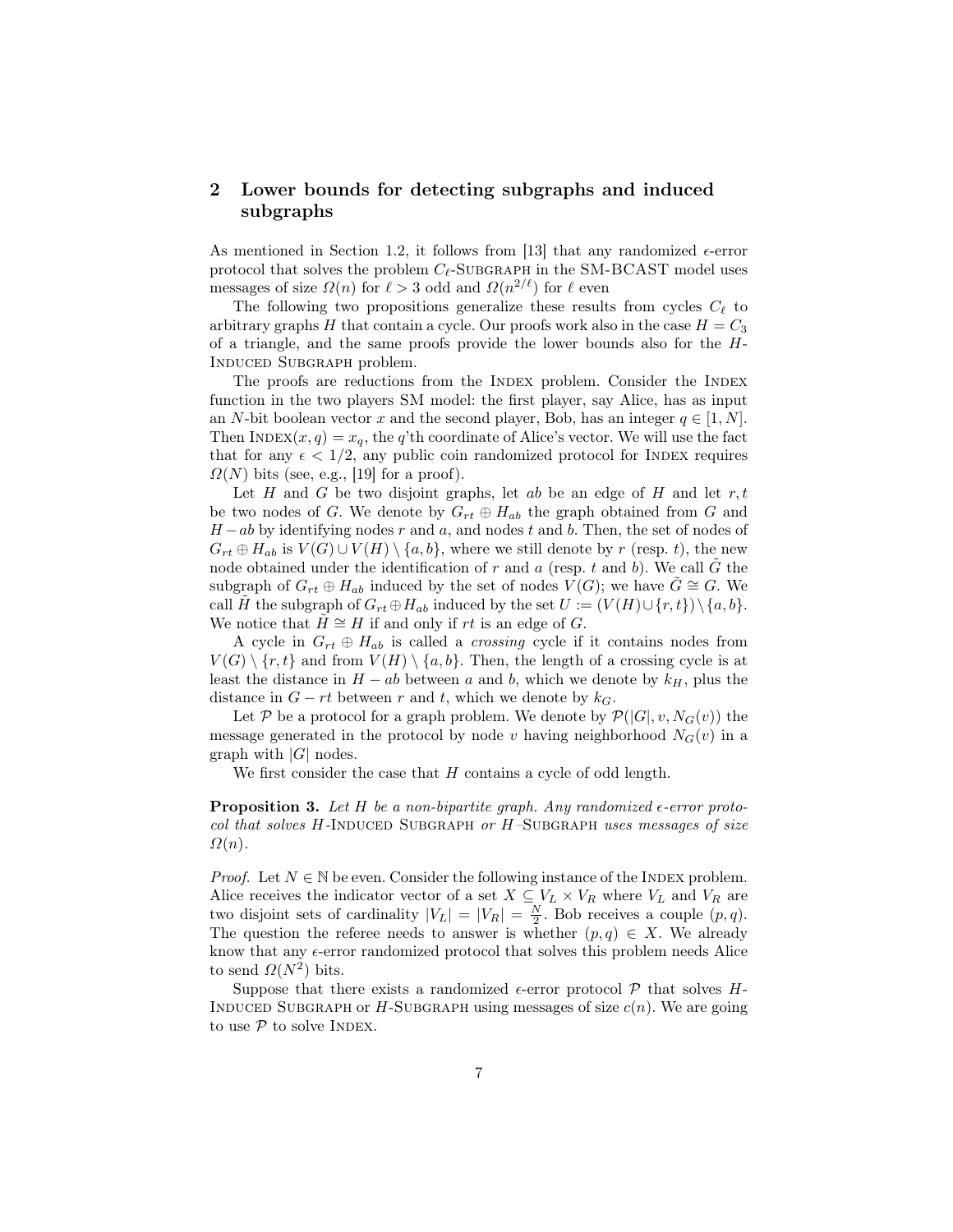Consider the N-node graph  $G = (V_L \cup V_R, E)$  with  $E = X$ . Let a, b be two nodes of  $H$  such that the edge  $ab$  lies in a shortest odd cycle (it must exist,  $H$  is non-bipartite), and let k be the length of this cycle. Let  $i \in V_L$  and  $j \in V_R$ . Then, any odd-length crossing cycle of  $G_{ij} \oplus H_{ab}$  has length at least  $k + 2$ : paths in G between i and j have odd length, and the shortest even-length path in  $H - ab$ between a and b has length  $k-1$ . Hence, any cycle of length k in  $G_{ij} \oplus H_{ab}$  is either included in  $G$  or in  $H$ . But as  $k$  is odd and  $G$  is bipartite, any cycle of length k belongs to H. In conclusion, H is an (induced) subgraph of  $G_{ij} \oplus H_{ab}$ if and only if ij is an edge of G: if H is a subgraph of  $G_{ij} \oplus H_{ab}$ , then ij is an edge of G as otherwise H has fewer cycles of length  $k$  than H and, conversely, if ij is an edge of G then  $H \cong H$  is an induced subgraph of  $G_{ij} \oplus H_{ab}$ .

Alice can take advantage of the previous fact in order to generate a message from her input  $X$ . She generates  $N$  messages, one for each node in  $G$ .

For each  $i \in V_L$  she generates the message  $(M_a^i, M^i)$ , where

- $-M_a^i = \mathcal{P}(|G| + |H| 2, i, N_G(i) \cup N_H(a) \setminus \{b\})$  is the message node i would send in the graph  $G_{ij'} \oplus H_{ab}$  with  $j' \in V_R$  arbitrary.
- $M^i = P(|G| + |H| 2, i, N_G(i))$  is the message node *i* would send in the graph  $G_{i'j'} \oplus H_{ab}$  with  $i' \in V_L \setminus \{i\}, j' \in V_R$ , both arbitrary.

For each  $j \in V_R$  she generates the message  $(M_b^j, M^j)$ , where

- $M_b^j = \mathcal{P}(|G| + |H| 2, j, N_G(j) \cup N_H(b) \setminus \{a\})$  is the message node j would send in the graph  $G_{i'j} \oplus H_{ab}$  with  $i' \in V_L$  arbitrary.
- $-M^{j} = \mathcal{P}(|G| + |H| 2, j, N_{G}(j))$  is the message node j would send in the graph  $G_{i'j'} \oplus H_{ab}$  with  $i' \in V_L$ ,  $j' \in V_R \setminus \{j\}$ , both arbitrary.

Suppose that Bob sends  $(p, q)$  to the referee. How can the referee decide whether  $(p, q) \in X$ ? He simply simulates protocol  $P$  considering for node p the message  $\tilde{M}_a^p$ , for node q the message  $M_b^q$  and for every other node r the message  $M<sup>r</sup>$  (recall that H is fixed, known by the referee).

The size of the message sent by Alice is  $\mathcal{O}(N c(N + |H| - 2))$ . Therefore, since the randomized complexity of INDEX is  $\Omega(N^2)$  and |H| is constant, we conclude that  $c(N) = \Omega(N)$ .

Another reduction in the same style provides a lower bound in the case of bipartite  $H$  containing cycles.

Proposition 4. Let H be a bipartite graph containing a cycle. Any randomized  $\epsilon$ -error protocol that solves H-INDUCED SUBGRAPH or H-SUBGRAPH uses messages of size  $\Omega(n^{2/k})$  where k is the (even) length of the shortest cycle in H.

*Proof.* Let  $N = ex(n, C_k)$  for some n, and let  $G = (V, E)$  be a graph with n nodes and N edges which does not contain a subgraph isomorphic to  $C_k$ . Recall that  $ex(n, C_k) = \Theta(n^{1+2/k})$  for even k.

Consider the following instance of the INDEX problem. Alice receives a vector  $X \in \{0,1\}^N$  and Bob receives a natural number  $p \in [1, N]$ . The question the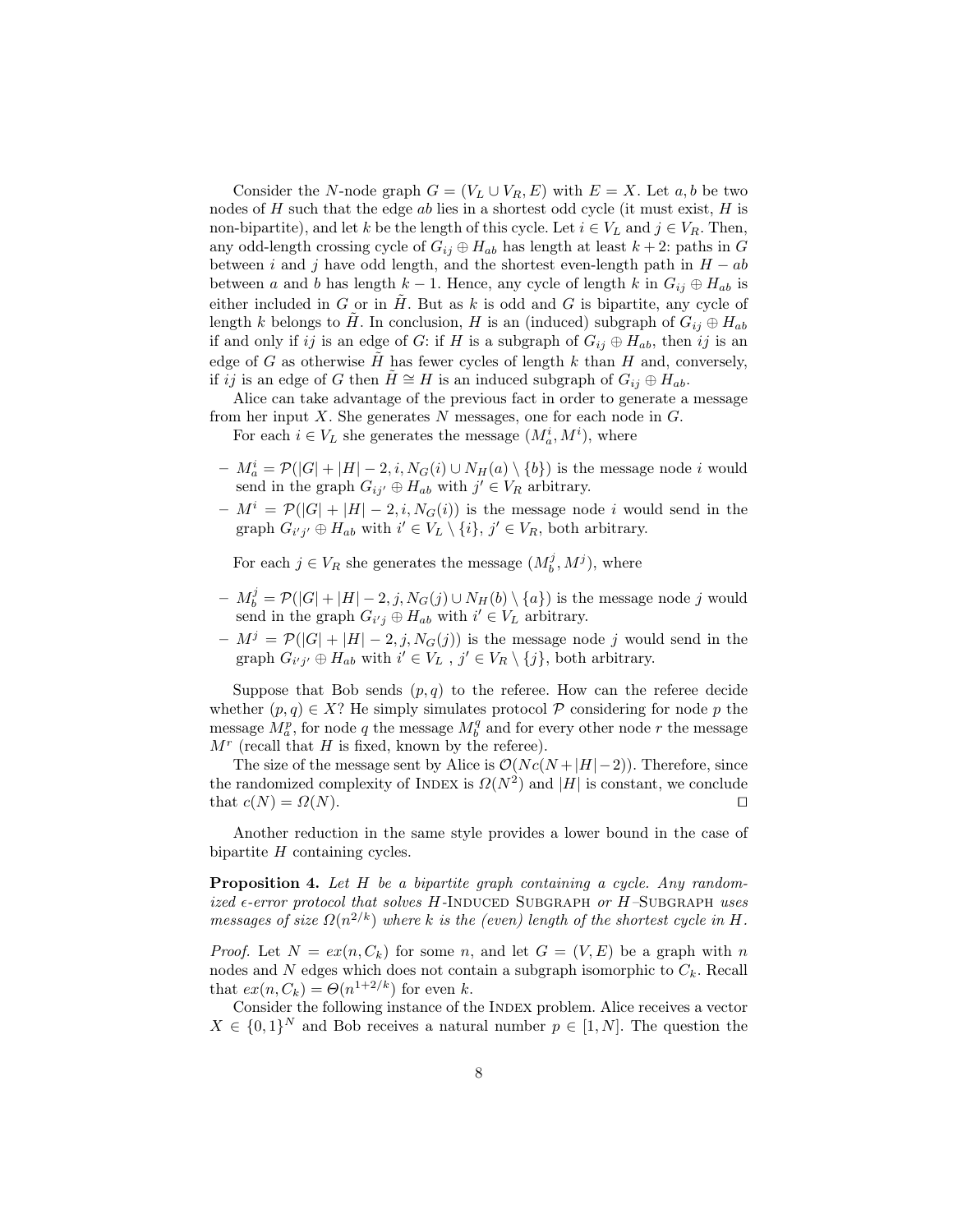referee needs to answer is whether  $X_p = 1$ . We already know that any  $\epsilon$ -error randomized protocol that solves this problem needs Alice to send  $\Omega(N)$  bits.

Suppose that there exists a randomized  $\epsilon$ -error protocol  $P$  that solves either H-INDUCED SUBGRAPH or H-SUBGRAPH using messages of size  $c(n)$ . We are going to use  $P$  to solve INDEX.

Let  $e_1, e_2, \ldots, e_N$  be an enumeration of the edges of G, and consider the subgraph  $G' = (V, E')$  of G with  $e_i \in E' \iff X_i = 1$ . Let  $a, b$  be two nodes of H such that the edge  $ab$  lies in a shortest cycle (that is, on a cycle of length  $k$ ).

For any  $e_i = (r, t)$ ,  $1 \le i \le N$ , consider the graph  $G'_{rt} \oplus H_{ab}$ . Then any crossing cycle of  $G'_{rt} \oplus H_{ab}$  has length at least  $k + 1$ :  $k_G \geq 2$  and  $k_H = k - 1$ . By definition, G' has no cycle of length k. Hence, any cycle of length  $k$  in  $G'_{rt} \oplus H_{ab}$ must appear in the subgraph  $\tilde{H}$  of  $G'_{rt} \oplus H_{ab}$ . Therefore, if  $H$  is a subgraph of  $G'_{rt} \oplus H_{ab}$  then rt is an edge of G' as otherwise  $\tilde{H}$  has fewer cycles of length k than H. And of course, conversely, presence of edge rt in G' means that  $H \cong H$ is an induced subgraph of  $G'_{rt} \oplus H_{ab}$ .

Alice can take advantage of the previous fact in order to generate a message from her input X. She generates n messages, one for each node in  $G'$ . For each  $i \in V$  she generates the message  $(M^i, M^i_a, M^i_b)$ , where

- $-M_a^i = \mathcal{P}(n+|H|-2,i,N_{G'}(i) \cup (N_H(a) \setminus \{b\}))$  is the message node i would send in the graph  $G'_{ij} \oplus H_{ab}$  with  $j \in V \setminus \{i\}$  arbitrary.
- $-M_b^i = \mathcal{P}(n+|H|-2,i,N_{G'}(i) \cup (N_H(b) \setminus \{a\}))$  is the message node i would send in the graph  $G'_{ij} \oplus H_{ba}$  with  $j \in V \setminus \{i\}$  arbitrary.
- $M^i = \mathcal{P}(n+|H|-2, i, N_{G'}(i))$  is the message node i would send in the graph  $G'_{i'j'} \oplus H_{ab}$  with  $i', j' \in V \setminus \{i\}$ , both arbitrary.

Suppose that Bob sends  $p$  to the referee. How can the referee decide whether  $X_p = 1$ ? If  $e_p = (y, z)$  he simply simulates the protocol  $\mathcal P$  considering for node y the message  $M_a^y$ , for node z the message  $M_b^z$  and for every other node i the message  $M^i$  (recall that H is fixed, known by the referee).

The size of the message sent by Alice is  $\mathcal{O}(nc(n+|H|-2))$ . Therefore, since the randomized complexity of INDEX is  $\Omega(N)$  we conclude that  $c(n + |H| - 2)$ is  $\Omega(N/n)$ . We have  $N = ex(n, C_k) = \Omega(n^{1+2/k})$ , which proves the claim.  $\square$ 

Combining Propositions 3 and 4 with the observations of Section 1.2, we obtain the following:

Corollary 5 If  $H$  is a forest, then the problem  $H$ -SUBGRAPH can be decided by a deterministic protocol with simultaneous messages of logarithmic size. If H contains a cycle, then a randomized protocol with simultaneous messages for H-SUBGRAPH requires messages of polynomial size.

## 3 The problem H-INDUCED SUBGRAPH

**Lemma 1.** Let  $H$  be a fixed graph. The problems  $H$ -INDUCED SUBGRAPH and  $\overline{H}$ -Induced Subgraph are equivalent. More precisely, there exists a protocol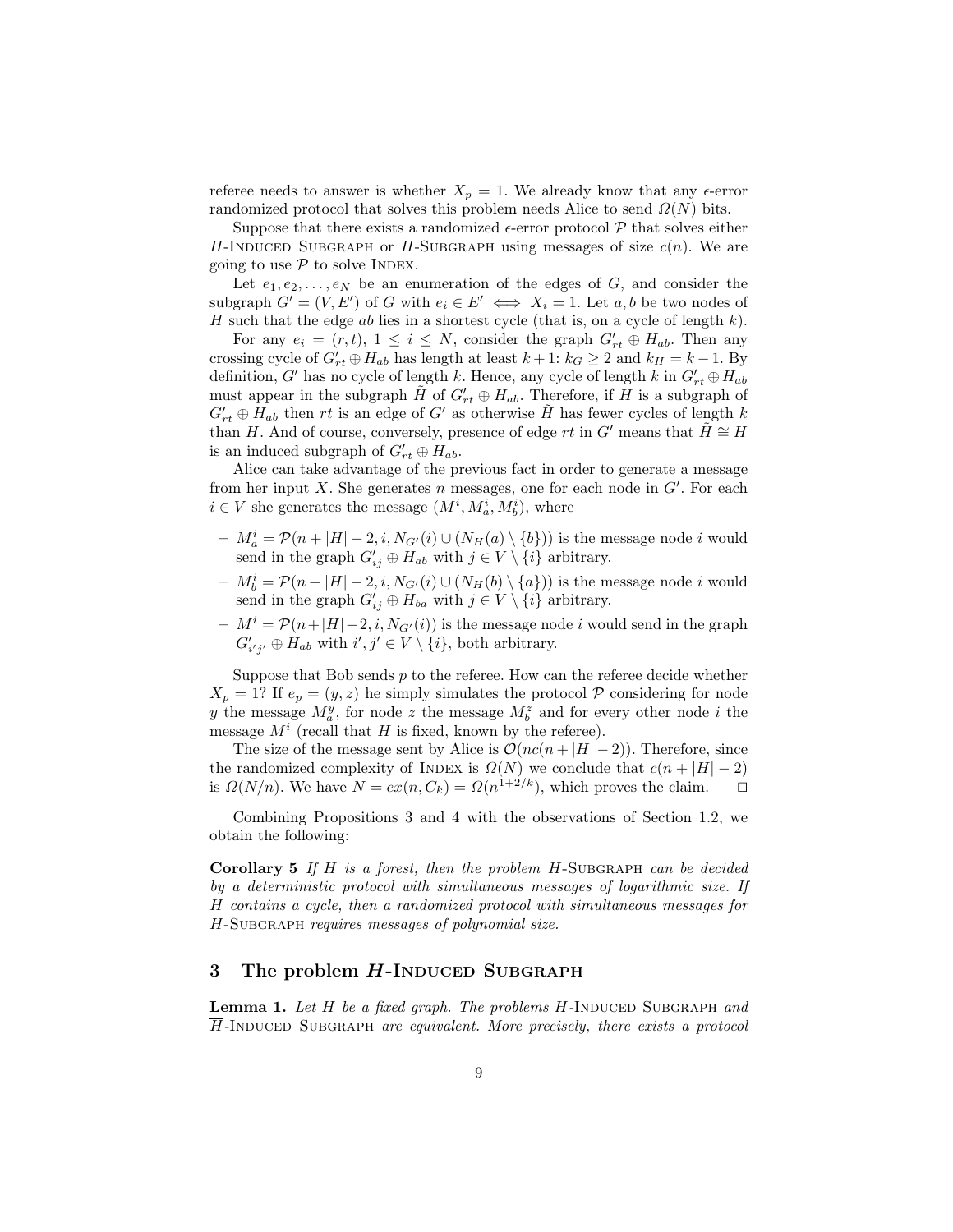with message size  $b$  for solving  $H$ -INDUCED SUBGRAPH if and only if there exists a protocol with message size  $b$  for solving  $H$ -INDUCED SUBGRAPH.

*Proof.* Let  $H$  be a fixed graph. Suppose that we have a protocol for solving  $\overline{H}$ -INDUCED SUBGRAPH. We can use this protocol for solving H-INDUCED SUB-GRAPH as follows. Let G be the input graph. Note that  $H$  is an induced subgraph of G if and only if  $\overline{H}$  is an induced subgraph of  $\overline{G}$ . Therefore, every node v can consider the nodes that are not its neighbors and apply the protocol for detecting  $\overline{H}$  with this new, complementary neighborhood. Of course, if there is enough information for reconstructing  $\overline{G}$  (when the answer is positive) then there is enough information for reconstructing  $G$ .

**Corollary 6** Let H be an arbitrary graph with at least 3 nodes. If  $H \notin \{P_1 + P_2\}$  $P_2, P_3, 2P_2, C_4, P_4$  then any randomized  $\epsilon$ -error protocol that solves H-INDUCED SUBGRAPH uses messages of size  $\Omega(n)$ .

Proof. This follows directly from Proposition 3 and Lemma 1 because, the graphs listed above, are the only graphs with at least 3 nodes which are bipartite both themselves and their complements.  $\Box$ 

**Comment 1** Notice that  $\overline{P_1 + P_2} = P_3$ ,  $\overline{2P_2} = C_4$  and  $\overline{P_4} = P_4$ . Therefore, in order to understand completely problem  $H$ -INDUCED SUBGRAPH, the only problems we need to study are  $P_3$ -INDUCED SUBGRAPH,  $C_4$ -INDUCED SUBGRAPH and P<sub>4</sub>-INDUCED SUBGRAPH. The case  $H = C_4$  in Proposition 4 directly provides an  $\Omega(n^{1/2})$  lower bound on the message size for any randomized  $\epsilon$ -error protocol that solves  $C_4$ -INDUCED SUBGRAPH. Therefore, the only two cases for which we do not know the message size complexity yet are  $H = P_3$  and  $H = P_4$ .

### 3.1 The problem  $P_3$ -INDUCED SUBGRAPH

Notice that a graph is  $P_3$ -free if and only if it is the disjoint union of cliques. There is a classical randomized "fingerprint" technique for testing whether two vectors are equal. We are going to use this technique for solving  $P_3$ -Induced SUBGRAPH. It works as follows. Let  $n^{c+3} < p \leq 2n^{c+3}$  be a prime number. A value  $t \in \mathbb{Z}_p$  is chosen uniformly at random using  $\mathcal{O}(\log(n))$  public random bits. Given an *n*-bits vector  $a = (a_1, \ldots, a_n)$ , consider the polynomial  $P_a = a_1 +$  $a_2X + a_3X^2 + \dots + a_nX^{n-1}$  in  $\mathbb{Z}_p[X]$  and let  $FP(a,t) = P_a(t)$ . The value  $FP(a,t)$ is sometimes called the "fingerprint" of vector a. Clearly two equal vectors have equal fingerprints, and, more important, for any two different vectors  $a$  and  $b$ , the probability that  $FP(a, t) = FP(b, t)$  is at most  $1/n^{c+2}$  (because the polynomial  $P_a - P_b$  has at most n roots and t was chosen uniformly at random, thus the probability that t is a root of  $P_a - P_b$  is at most  $1/n^{c+2}$ , see [20]).

**Proposition 7.** For any constant  $c > 0$ ,  $P_3$ -INDUCED SUBGRAPH can be solved with a randomized  $\mathcal{O}(\log n)$  message size protocol with  $1/n^c$  error.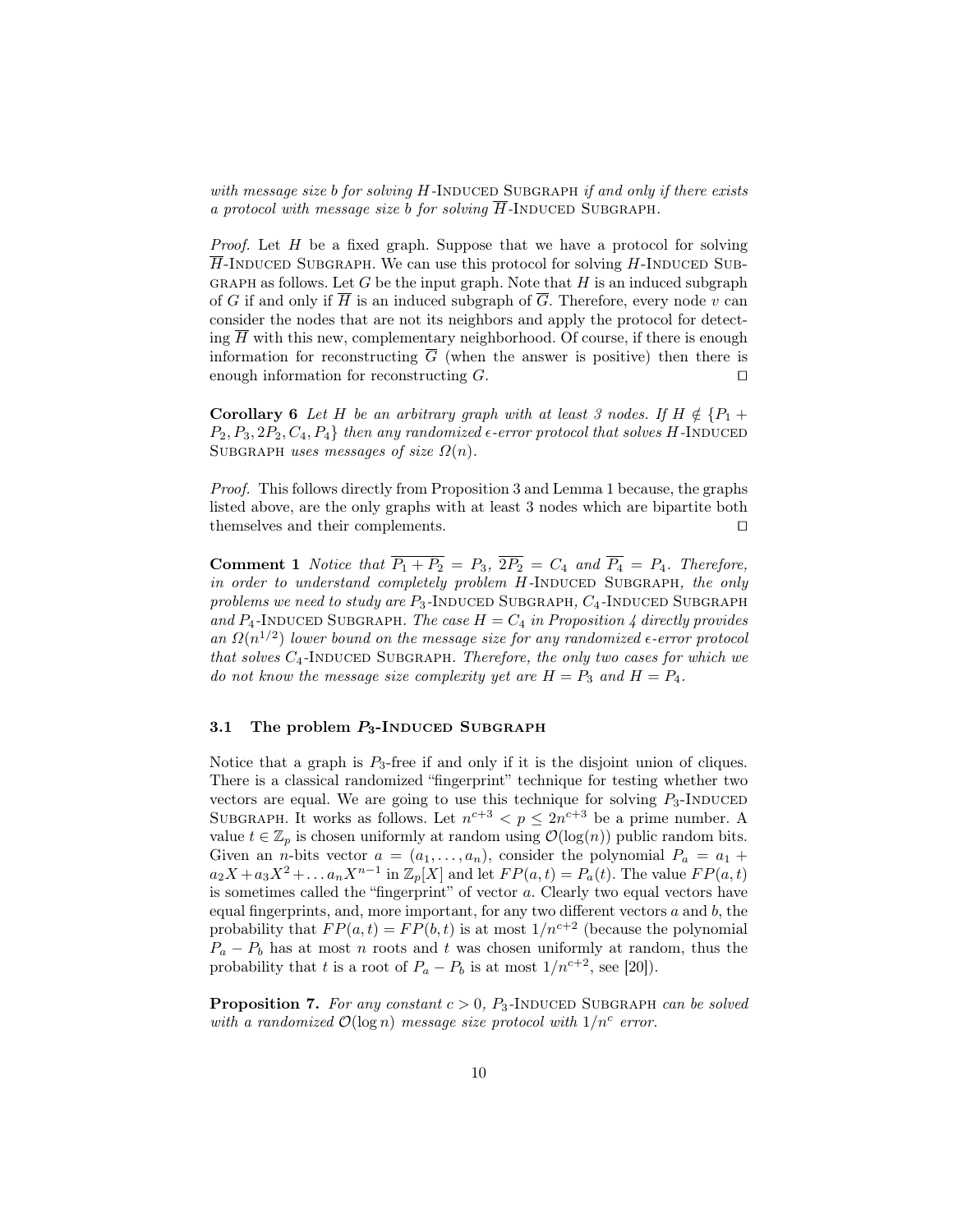*Proof.* Let  $x_i \in \{0,1\}^n$  be the input vector of node i, i.e., the characteristic function of its closed neighborhood  $N[i] = N(i) \cup \{i\}$ . A protocol for  $P_3$ -INDUCED SUBGRAPH consists in each node sending two numbers: its degree  $d_i$  and its fingerprint  $m_i = FP(x_i, t)$ . Let  $l(m)$  be the number of nodes that send the same fingerprint  $m$ . The referee concludes that the input graph  $G$  is the disjoint union of cliques (and therefore  $P_3$  is not an induced subgraph of  $G$ ) if and only if all the nodes with the same fingerprint m have degree  $l(m) - 1$ . It is not difficult to realize that the previous protocol fails if and only if there are at least two nodes *i*, *j* with different neighborhoods such that  $FP(m_i, t) = FP(m_j, t)$ . For each fixed pair of nodes this probability is at most  $1/n^{c+2}$ , so altogether the probability of a wrong answer is at most  $1/n<sup>c</sup>$ . . The contract of the contract  $\Box$ 

### 3.2 A deterministic protocol for  $P_3$ -INDUCED SUBGRAPH

Recall that when more than one round is allowed the messages, instead of being sent to a referee, are written on a shared whiteboard.

**Proposition 8.** There exists a  $\mathcal{O}(\log n)$  message size deterministic two-round protocol for solving  $P_3$ -INDUCED SUBGRAPH.

*Proof.* Let  $G$  be the input graph. Our protocol does the following. In the first round each node  $v$  writes on the whiteboard its own ID together with the minimum ID of its closed neighborhood  $M_v = \min\{ID(u) \mid u \in N_G[v]\}\.$  In the second round each node  $v$  writes only one bit. It writes the bit 1 if and only if for all  $u \in N_G[v]$   $M_u = M_v$  and for all  $u \notin N_G[v]$   $M_u \neq M_v$ .

Obviously, every node writes a 1 in the second round if and only if  $G$  is a disjoint union of cliques. If G is indeed a disjoint union of cliques then, with the information written on the whiteboard, it is possible to reconstruct it.  $\Box$ 

Open Problem 1 Is it possible to solve deterministically, in the SM-BCAST model, the problem  $P_3$ -INDUCED SUBGRAPH using messages of size  $\mathcal{O}(\log n)$ ?

# 4 The problem  $P_4$ -INDUCED SUBGRAPH

Let  $G_1$  and  $G_2$  be two disjoint graphs. The join operation  $G_1 \star G_2$  consists in connecting all the nodes of  $G_1$  with all the nodes of  $G_2$ . Formally, it is defined as follows:  $G_1 \star G_2 = (\overline{G_1} + \overline{G_2})$ . The class of *cographs* is defined recursively. First, an isolated node  $K_1$  is a cograph. Second,  $G \neq K_1$  is a cograph if and only if G is the join or the union of two disjoint cographs [11, 23].

In this paper we provide a new characterization of cographs based on a new notion we introduce here that we call *twin ordering*. Two nodes  $u$  and  $v$  of a graph G are called twins if  $N_G(u) \setminus \{v\} = N_G(v) \setminus \{u\}.$ 

A twin ordering of an *n*-node graph is an ordering  $v_1, \ldots, v_n$  such that for each  $j \geq 2$ , the vertex  $v_j$  has a twin in the graph induced by  $\{v_1, \ldots, v_j\}$ .

Proposition 9. For a graph G the following are equivalent.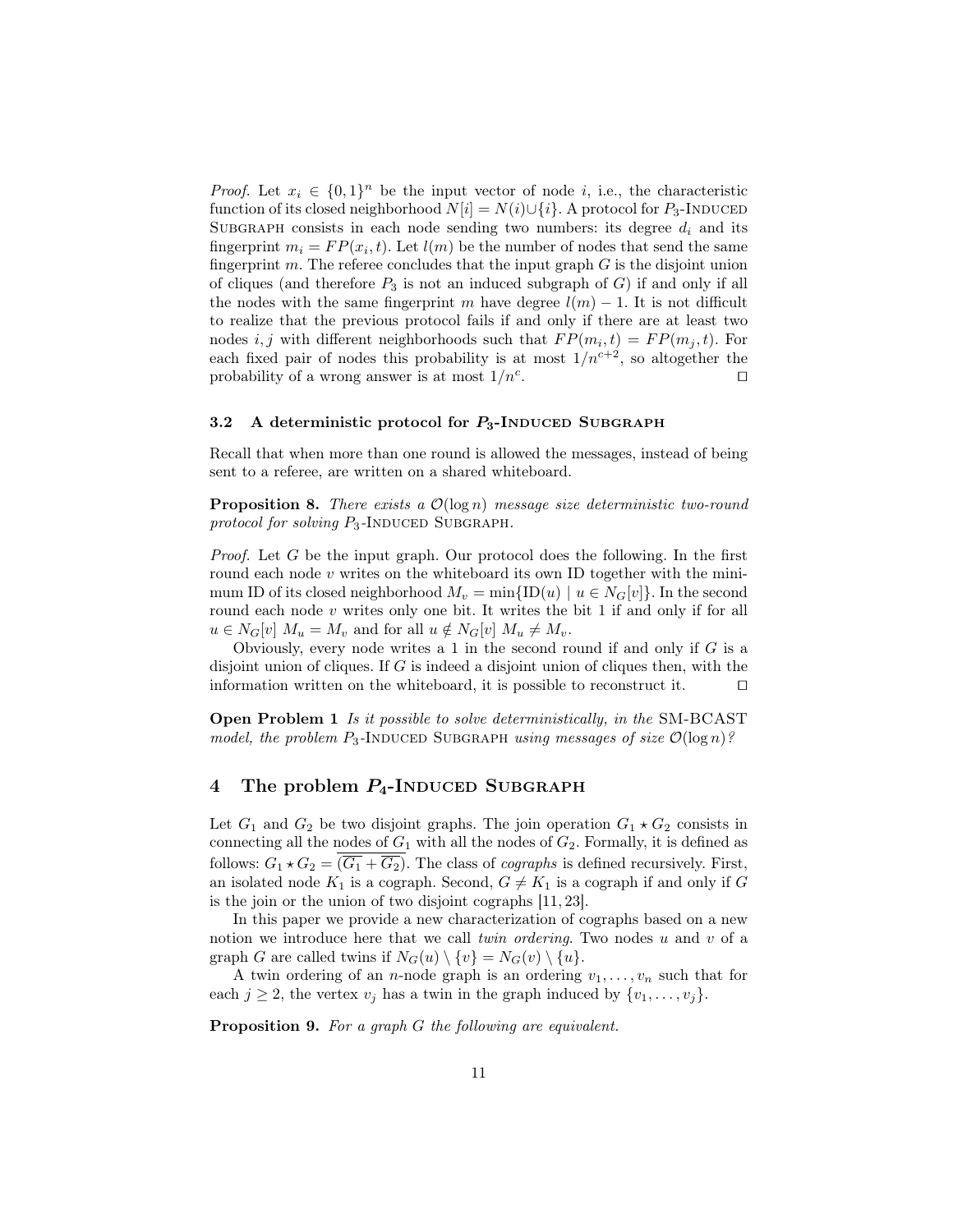- 1. G is a cograph.
- 2. Every non trivial induced subgraph of G has a pair of twins.
- 3. G is P4-free.
- 4. G has a twin ordering.

Proof. The equivalence between the first three characterizations was proved in [11] and [23]. It is clear that the second implies the fourth. Moreover, not only there exists a twin ordering, but one can find it by repeatedly picking an arbitrary node having a twin and removing such node. This follows from the assumption that every non trivial induced subgraph has a pair of twins.

We prove that if G has a twin ordering, then it is  $P_4$ -free. Take any subset of nodes  $U = \{v_t, v_l, v_k, v_j\}$ , with  $t < l < k < j$ . For the sake of contradiction, let us assume that the graph induced by  $U$  is  $P_4$ . Among the choices for  $U$ , pick one with j as small as possible. From hypothesis, there is a  $i < j$  such that  $v_i$  and  $v_i$  are twins in the graph induced by  $\{v_1, \ldots, v_j\}$ . Since  $P_4$  has no pairs of twins we get that  $v_i \notin U$ . But this is a contradiction with the choice of U because the graph induced by  $\{v_t, v_l, v_k, v_i\}$  is  $P_4$  and  $\max\{t, l, k, i\} < j$ .

Let  $G = (V, E)$  be an *n*-node graph with  $V \subseteq N$ . The *canonical ordering* of  $G$  is the twin ordering of  $G$  defined as follows. Instead of picking an arbitrary node having a twin we select the lexicographically first pair of twins. Then we choose, among these two nodes, the smaller one. The process continues, starting by removing  $v_n$ , until no further twins appear. So, a canonical ordering of an arbitrary graph is of the form  $v_k, \ldots, v_n$  and  $k = 1$  if and only if G is a cograph.

Let p be a prime and let  $\phi = (\phi_w)_{w \in V}$  be a linearly independent family of  $\sum_{w' \in N_G(w)} \phi_{w'}$  and  $\bar{q}_w = q_w + \phi_w$ , for each  $w \in V$ . We also define  $\alpha_{u,v} = \phi_u - \phi_v$ , polynomials in  $\mathbb{Z}_p[X]$ . Let  $q = (q_w)_{w \in V}$  and  $\bar{q} = (\bar{q}_w)_{w \in V}$  be defined by  $q_w =$  $\beta_{u,v} = q_u - q_v$  and  $\gamma_{u,v} = \bar{q}_u - \bar{q}_v$ , for each  $u, v \in V$ . The *derivated polynomials* of family  $\phi$  are the following polynomials:  $(\alpha_{u,v})_{u,v\in V}, (\beta_{u,v})_{u,v\in V}, (\gamma_{u,v})_{u,v\in V}$ .

Let u and v be twins. We associate to  $G - v$  the polynomials  $(\phi'_w)_{w \in V \setminus \{v\}}$  by  $\phi'_w = \phi_w$ , when  $w \neq u$ , and  $\phi'_u = \phi_u + \phi_v$ . By using this construction, starting with  $\phi_u(x) = x^u$ , and following the canonical ordering  $v_k, \ldots v_n$ , we obtain polynomials  $\phi_u^i$ , for each  $k \leq i \leq n$  and each u in the graph  $G - \{v_n, \ldots, v_{i+1}\}.$ We call these polynomials the basic polynomials of G. The canonical family of polynomials of G is the union of basic polynomials and their derivated. This family has at most  $n \times 3n^2 = 3n^3$  polynomials.

We say that a vector  $m = ((a_w, b_w))_{w \in V} \in (\mathbb{Z}_p)^{2n}$  is valid for G at  $t \in \mathbb{Z}_p$ if there is a linearly independent family of polynomials  $(\phi_w)_{w \in V}$  in  $\mathbb{Z}_p[X]$  such that  $a_w = \phi_w(t)$  and  $b_w = q_w(t)$ , for each  $w \in V$ .

**Lemma 2.** Let  $m = ((a_w, b_w))_{w \in V} \in (\mathbb{Z}_p)^{2n}$  be valid for G at t. Let  $u, v$  be twins in G such that  $a_u \neq a_v$ . Then, the following vector  $m' = ((a'_w, b'_w))_{w \in V \setminus \{v\}} \in$  $(\mathbb{Z}_p)^{2n-2}$  is valid for  $G-v$  at t. For each  $w \in V \setminus \{u, v\}$ :  $a'_w = a_w$  and  $b'_w = b_w$ . For  $w = u$ :  $a'_u = a_u + a_v$  and  $b'_u = b_u - a_v \delta_{uv}$ , where  $\delta_{uv} \in \{0,1\}$  and  $\delta_{uv} = 1$ if and only if  $a_u + b_u = a_v + b_v$ .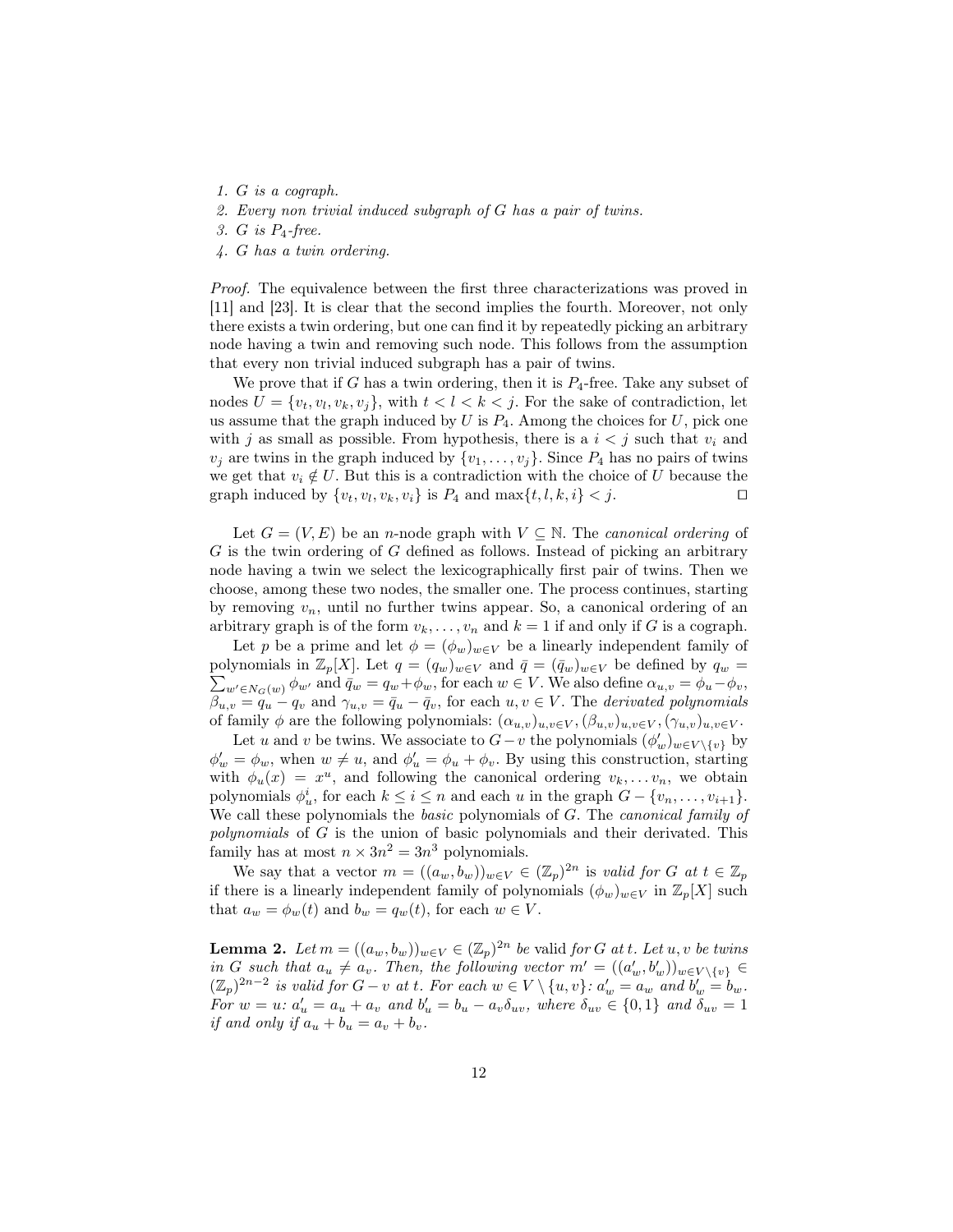*Proof.* Let  $(\phi_w)_{w \in V}$  be a linearly independent family of polynomials associated to m. Since u and v are twins and  $a_u \neq a_v$ , we have that  $a_u + b_u = a_v + b_v$  if and only if u and v are adjacent. Hence,  $\delta_{uv} = 1$  if and only if u and v are adjacent.

Let  $(\phi'_w)_{w \in V \setminus \{v\}}$  be given by  $\phi'_w = \phi_w$  for each  $w \neq u$ , and  $\phi'_u = \phi_u + \phi_v$ . Clearly, this family is linearly independent.

For  $w \neq u$  we have that  $a'_w = a_w = \phi_w(t) = \phi'_w(t)$ . Moreover,  $b'_w = b_w$ and  $b_w = q_w(t)$ . Since u and v are twins either both are in  $N_G(w)$  or none. In both cases we have that  $b'_w = q'_w(t)$ . By definition,  $a'_u = a_u + a_v = \phi_u(t) +$  $\phi_v(t) = \phi'_u(t)$ . Also, by definition,  $b'_u = b_u - \delta_{uv} a_v$ . We know that  $b_u = q_w(t)$  $\delta_{uv}\phi_v(t) + q'_w(t)$ . Hence,  $b'_u = q'_v$  $w'_w(t)$ .

**Proposition 10.** For any constant  $c > 0$ ,  $P_4$ -INDUCED SUBGRAPH can be solved with a randomized  $\mathcal{O}(\log n)$  message size protocol with  $1/n^c$  error.

*Proof.* Let  $G = (V, E)$  be an *n*-node graph. Let p be prime with  $3n^{c+4} \le p \le$  $6n^{c+4}$ . The protocol applied to G is the following. Each node sends to the referee the message  $m_w$  such that  $m = (m_w)_{w \in V}$  is valid for G at t, where t is picked uniformly at random in  $\mathbb{Z}_p$ . Each node computes such a message by defining  $\phi_w(x) = x^w.$ 

On input  $m \in (\mathbb{Z}_p)^{2n}$  the referee iterates at most  $n-1$  times trying to build the canonical ordering  $\{v_1, \ldots, v_n\}$ . In iteration i he starts with a graph  $G^i$ and a vector  $m^i \in (\mathbb{Z}_p)^{2(n-i+1)}$  (with  $G^1 = G$  and  $m^1 = m$ ). He determines if there is a pair of nodes u and v in  $G^i$  such that  $a^i_u \neq a^i_v$  and either  $b^i_u = b^i_v$  or  $a_u^i + b_u^i = a_v^i + b_v^i$  He selects, among all these, the lexicographically first pair of nodes. If no such pair exists, then he rejects. Otherwise, he sets  $G^{i+1} = G^i - v$ , setting  $v_{n-i+1} = v$  (w.l.o.g, we assume that  $v < u$ ). Then he computes  $m^{i+1}$ from  $m<sup>i</sup>$  according to Lemma 2. If the referee reaches iteration  $n-1$  he accepts.

What is the probability that the referee does not construct the canonical ordering of  $G$ ? This could happen only when the chosen  $t$  is a zero of at least one member of the canonical family of  $G$ . As this family has at most  $3n^3$  polynomials, this occurs with probability at most  $3n^3(n/p) \leq 1/n^c$ . The contract of  $\Box$ 

#### 4.1 A deterministic protocol for  $P_4$ -INDUCED SUBGRAPH

The definition of cographs by closure operations comes with the following natural hierarchy, which we call the *bottom-up hierarchy*, and which will be needed in the proof of Proposition 11. First,  $\Sigma_0 = \Pi_0 = \{K_1\}$ . Second, for  $i \geq 0$ ,  $\Sigma_{i+1}$  is the set of disjoint unions of graphs in  $\Pi_i$  and  $\Pi_{i+1}$  is the set of joins of graphs in  $\Sigma_i$ . A graph G is a cograph if and only if  $G \in \Sigma_i$  for some i. Notice that  $\Sigma_1$ corresponds exactly to the class of disjoint unions of isolated nodes  $K_1 + \ldots + K_1$ . On the other hand,  $\Pi_1$  corresponds to the class of all cliques. More precisely,  $\Pi_1 = \{K_n\}_{n>0}$ , where  $K_n$  is the *n*-node clique.

Notice that  $G \in \Sigma_i \iff G \in \Pi_i$ . We can prove this by induction. This is obviously true for  $i = 1$ . Assume now that  $G = G_1 + G_2 \in \Sigma_i$  for some  $i > 1$ . The result follows from the induction hypothesis because  $\overline{G} = \overline{G_1 + G_2} = \overline{G}_1 \star \overline{G}_2$ .

 $\Sigma_2$  is exactly the class of  $P_3$ -free graphs because, as we saw previously,  $P_3$ free graphs are exactly the disjoint unions of cliques. Since  $\overline{P_3} = P_1 + P_2$  and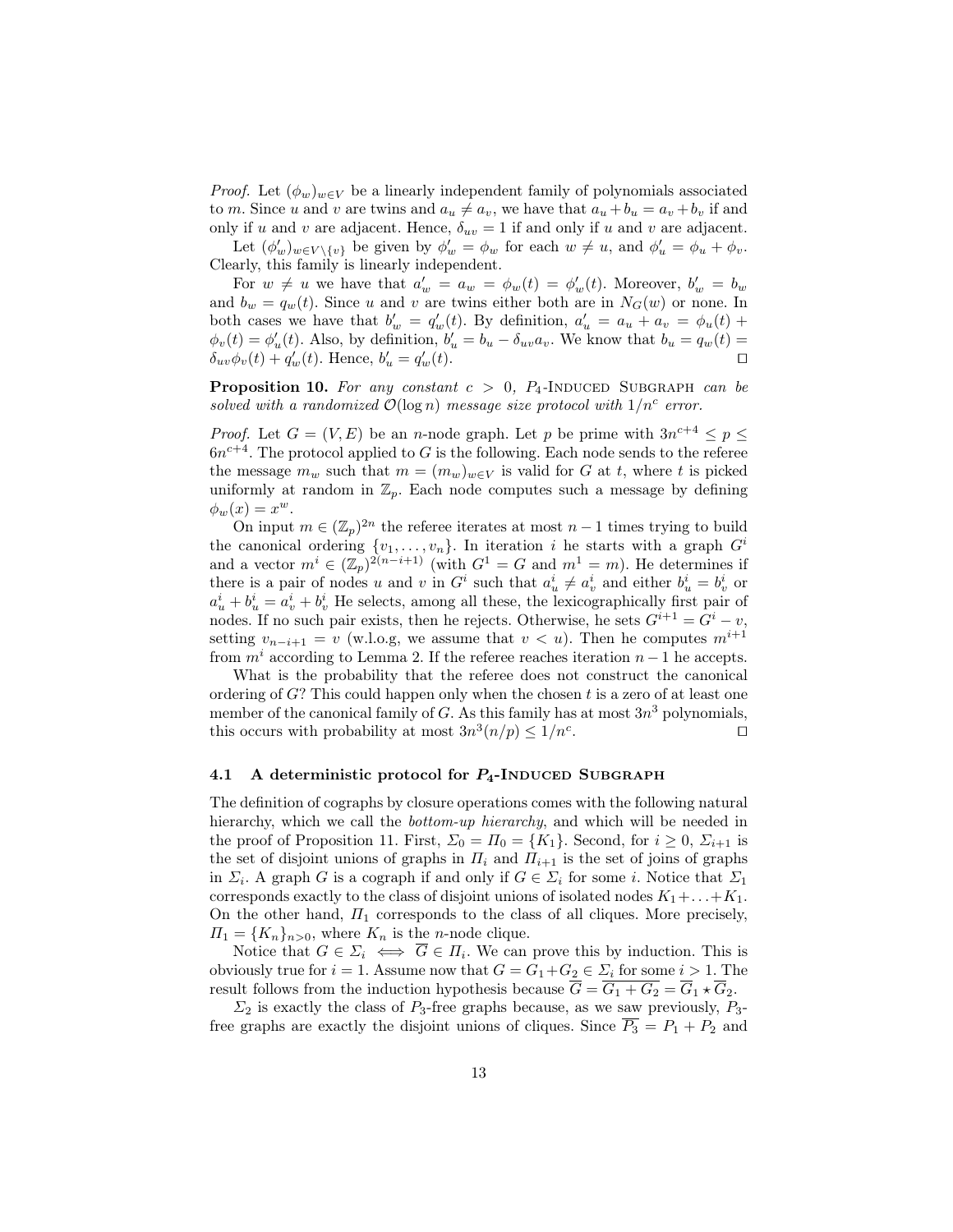considering the previous observation, we conclude that  $\Pi_2$  is the class of  $(P_1 + P_2)$  $P_2$ )-free graphs.

Let G be a cograph. In [10] the authors define the *height* of G as the minimum i such that  $G \in \Sigma_i \cup \Pi_i$ . We do not know if there is a one-round deterministic protocol. However, any fixed level of the bottom-up hierarchy has a deterministic protocol with a bounded number of rounds:

**Proposition 11.** Let  $h > 0$  be a fixed positive integer. Then, there exists a  $2(h-1)$ -round protocol for the classes  $\Sigma_h$  and  $\Pi_h$  with messages of size  $\log n$ .

Proof. We prove the existence/correctness/complexity of such protocols by induction on h. For  $h = 2$  we use the two-round protocol of Proposition 8.

For the general case, first note that if the distance between two nodes is finite and strictly larger than 2, then  $P_4$  is an induced subgraph of G. Let us now describe the protocol for  $\Sigma_h$  when  $h > 2$  (the one for  $\Pi_h$  is symmetric). In the first round of the protocol, every node  $v$  writes on the whiteboard the minimum ID of the nodes in its closed neighborhood  $N_G[v] = N_G(v) \cup \{v\}$ . In the second round, every node  $v$  writes the minimum ID among the IDs written by the nodes in its closed neighborhood.

If the graph  $G$  is indeed  $P_4$ -free, then after these two rounds, every node knows the partition  $G = G_1 + G_2 + \cdots + G_k$  of G into its connected components. In the third round, every node includes in its message the verification that this partition is correct: if some node in  $G_i$  is connected to a node in  $G_j$  with  $i \neq j$ then, its message will state this fact. If this happens, then protocol concludes that G is not in  $\Sigma_h$ : in this case G is not even a cograph, because it contains an induced path of length 3, that is, a copy of  $P_4$ .

Assuming G is a cograph, every node knows its partition into connected components after the second round. Thus, in the third round, we can start performing the protocol for  $\Pi_{h-1}$  separately in each of the connected components  $G_i$ . If some  $G_i$  is not in  $\Pi_{h-1}$ , then  $G \notin \Sigma_h$ . If all of these graphs are in  $\Pi_{h-1}$ , the recursively called protocols reconstruct the graphs  $G_i$ , and our protocol for  $\Sigma_h$  reconstructs G as their disjoint union.

Open Problem 2 Is it possible to solve deterministically, in the SM-BCAST model, the problem  $P_4$ -INDUCED SUBGRAPH using messages of size  $\mathcal{O}(\log n)$ ?

### References

- 1. K. J. Ahn, S. Guha, and A. McGregor. Analyzing graph structure via linear measurements. In Proc. of the 23rd Annual ACM-SIAM Symp. on Discrete Algorithms (SODA 2012), pages 459–467, 2012.
- 2. K. J. Ahn, S. Guha, and A. McGregor. Graph sketches: Sparsification, spanners, and subgraphs. In Proc. of PODS 2012, pages 5–14, 2012.
- 3. M. Ajtai, J. Komlós, M. Simonovits, and E. Szemerédi. The exact solution of the Erdos-T. Sós conjecture for (large) trees, in preparation.
- 4. H. Arfaoui, P. Fraigniaud, D. Ilcinkas, and F. Mathieu. Distributedly testing cyclefreeness. In WG 2014, volume 8747 of LNCS, pages 15–28, 2014.